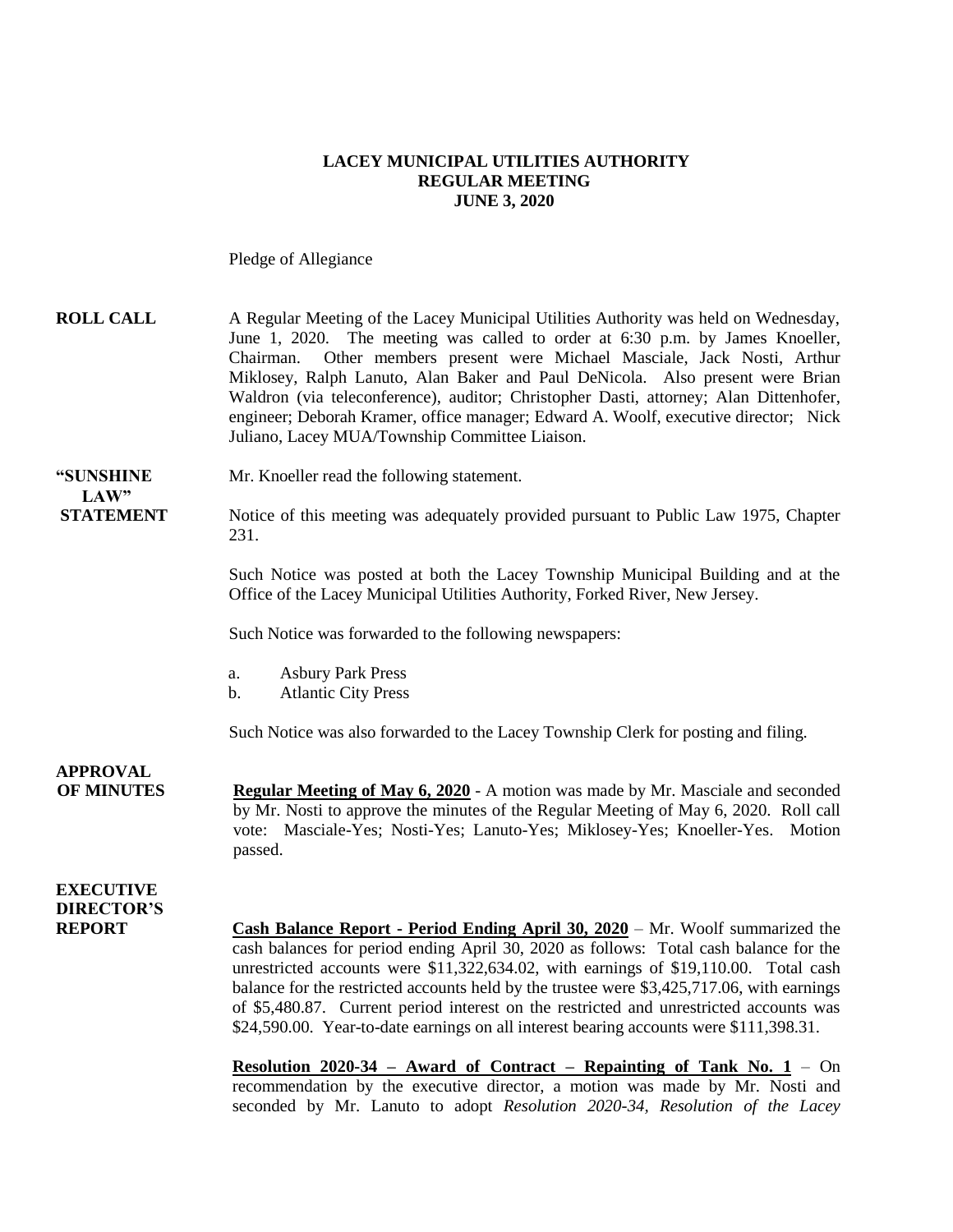*Municipal Utilities Authority, County of Ocean, State of New Jersey, Awarding Repainting of Tank No. 1 Contract to Guimar General Contracting in the amount of \$968,100.00.* Roll call vote: Nosti-Yes; Lanuto-Yes; Miklosey-Yes; Masciale-Yes; Knoeller-Yes. Motion passed.

**Resolution 2020-33 – Salary Increase – Non-Union, Non-Contract Employees** – On recommendation by the executive director, a motion was made by Mr. Nosti and seconded by Mr. Lanuto to adopt *Resolution 2020-33, Resolution of the Lacey Municipal Utilities Authority, County of Ocean, State of New Jersey, Establishing Salary Increases for Non-Union, Non-Contract Employees of the Lacey Municipal Utilities Authority.* Roll call vote: Nosti-Yes; Lanuto-Yes; Miklosey-Yes; Masciale-Yes; Knoeller-Yes. Motion passed.

**Resolution 2020-36 – Merit Increase – Mary D'Angelo** – On recommendation by the executive director, a motion was made by Mr. Nosti and seconded by Mr. Lanuto to adopt *Resolution 2020-36, Resolution of the Lacey Municipal Utilities Authority, County of Ocean, State of New Jersey, Authorizing Merit Increase for Mary D'Angelo.* Roll call vote: Nosti-Yes; Lanuto-Yes; Miklosey-Yes; Masciale-Yes; Knoeller-Yes. Motion passed.

**Resolution 2020-37 – Promotion – Derek Verge** – On recommendation by the executive director, a motion was made by Mr. Masciale and seconded by Mr. Nosti to adopt *Resolution 2020-37, Resolution of the Lacey Municipal Utilities Authority, County of Ocean, State of New Jersey, Appointing Derek Verge to the Position of Water Distribution Foreman.* Roll call vote: Masciale-Yes; Nosti-Yes; Lanuto-Yes; Miklosey-Yes; Knoeller-Yes. Motion passed.

# **BUSINESS**

**REPORT** The business report was submitted for review.

**ENGINEER'S REPORT**

> **Resolution 2020-35 – Preliminary Approvals – Ronald & Susan Gafgen** – On recommendation by the Authority's engineer, a motion was made by Mr. Nosti and seconded by Mr. Lanuto to adopt *Resolution 2020-35, Resolution of the Lacey Municipal Utilities Authority, County of Ocean, State of New Jersey, granting Preliminary Sewer and Water Approval, Laurel Boulevard Minor Subdivision, Ronald & Susan Gafgen, Block 840, Lots 34 & 35.* Roll call vote: Nosti-Yes; Lanuto-Yes; Miklosey-Yes; Masciale-Yes; Knoeller-Yes. Motion passed.

> **Sanitary Sewer Rehabilitation** – Mr. Dittenhofer recommended payment #2 in the amount of \$61,947.48 be approved. Descaling of the pipe is approximately half complete. Lining is scheduled to begin in June.

> **Repainting of Tank No.**  $1 - Mr$ **.** Dittenhofer stated bids were received on May 27<sup>th</sup>. His office has not worked with the low bidder, Guimar General Contracting, however, references were checked and his office finds them acceptable to award the contract.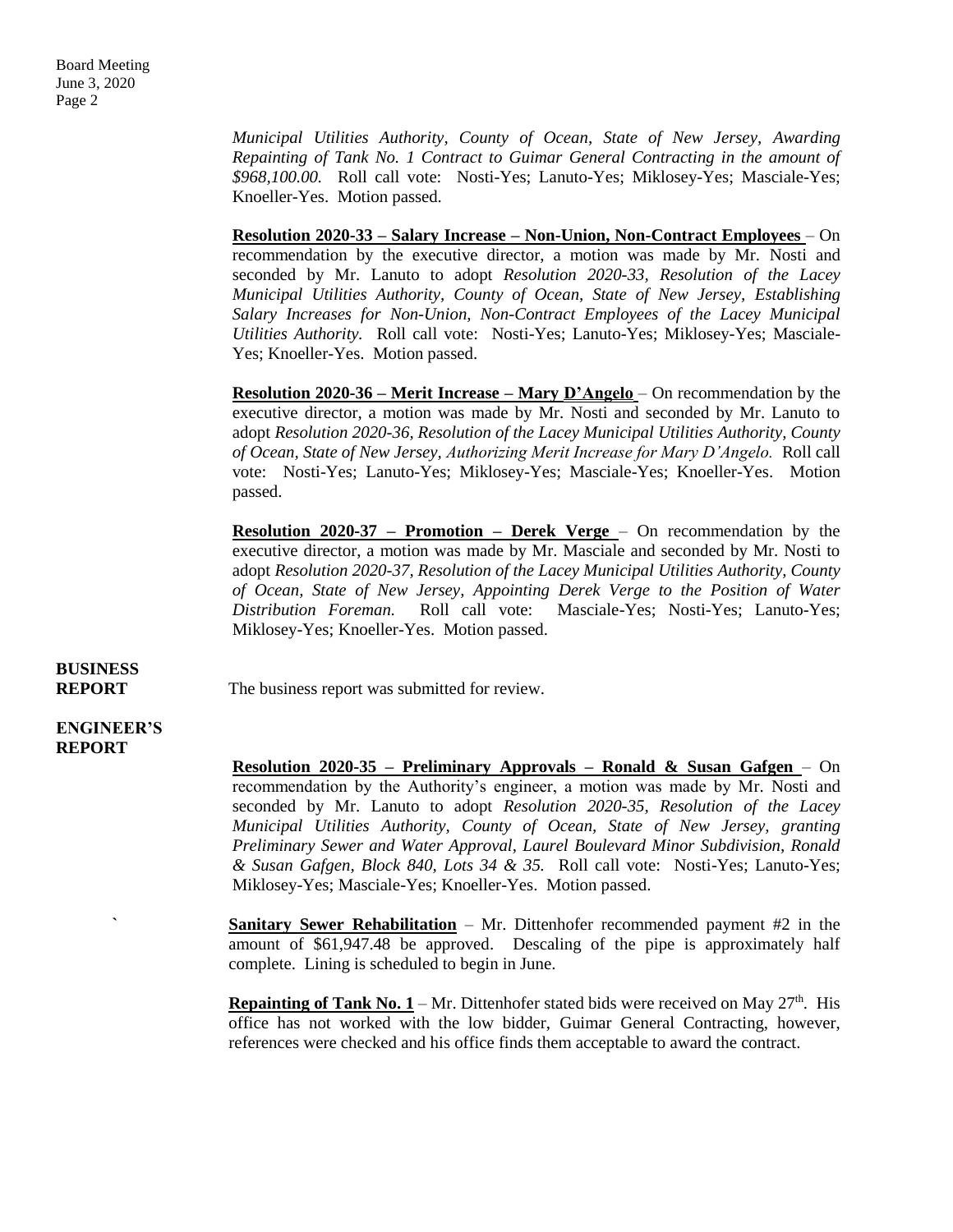**Column Investigation Well #7** – Mr. Dittenhofer stated A.C. Schultes has completed the column removal and pump removal. The next recommendation is to perform an inspection of the pipe.

**Route 9 Watermain Extension** - Mr. Dittenhofer stated permits have been submitted to all regulatory agencies for the watermain extension.

**Solar Feasibility Analysis** – Mr. Dittenhofer stated his office prepared and issued a Solar Feasibility Report for the LMUA administration building. The report outlines the projected return on investment of 13 years based on the current solar rebate system. Mr. Knoeller asked Mr. Dittenhofer to research the feasibility of the Authority not financing and paying for it outright and what the return on the investment would be.

## **ATTORNEY'S**

**REPORT LMUA Teamsters Local 97 Collective Bargaining Agreement** – Mr. Dasti stated his office reviewed the Collective Bargaining Agreement between the Authority and the Union.

> **Toms River LMUA Shared Services Agreement** – Mr. Dasti stated his office reviewed the Shared Services Agreement between the Authority and Toms River MUA.

> **LMUA Route 9 Water Main Extension** – Mr. Dasti stated his office reviewed the NJDEP Water Extension Application which prepared in conjunction with the Authority's engineer.

> Mr. Knoeller recommended going out to bid for this project before the permits are finalized. A motion was made by Mr. Nosti and seconded by Mr. Masicale authorizing R&V to advertise and receive bids for the Route 9 water main extension project. Roll call vote: Nosti-Yes; Masciale-Yes; Lanuto-Yes; Miklosey-Yes; Knoeller-Yes. Motion passed.

> **Holtec Extension of Water and Sewer System** – Mr. Dasti stated his office researched the connection regulations and requirements for the existing user to tie into the Authority's water and sewer infrastructure. His office will prepare correspondence to Holtec advising them they must connect their existing service to the Authority's infrastructure.

### **AUDITOR'S**

**REPORT** Accountant's Status Report - Mr. Waldron stated a meeting was held with the Finance Committee to review the 2019 audit. Overall he stated it was a positive report with no recommendations. Once final figures are received from the State, the Authority can approve the 2019 audit. Mr. Knoeller asked Mr. Waldron to research and make a recommendation to the Board regarding a rate study.

### **CORRESPONDENCE**

**Mr. & Mrs. Sciarrotta, Island View Drive** – Requesting relief of utility bill due to leaky expansion tank. Since the water from the leak did not go into the sewer system, a motion was made by Mr. Nosti and seconded by Mr. Lanuto to grant an adjustment in the amount of \$751.08 (124,000 gallons). Roll call vote: Nosti-Yes; Lanuto-Yes; Miklosey-Yes; Masciale-Yes; Knoeller-Yes. Motion passed.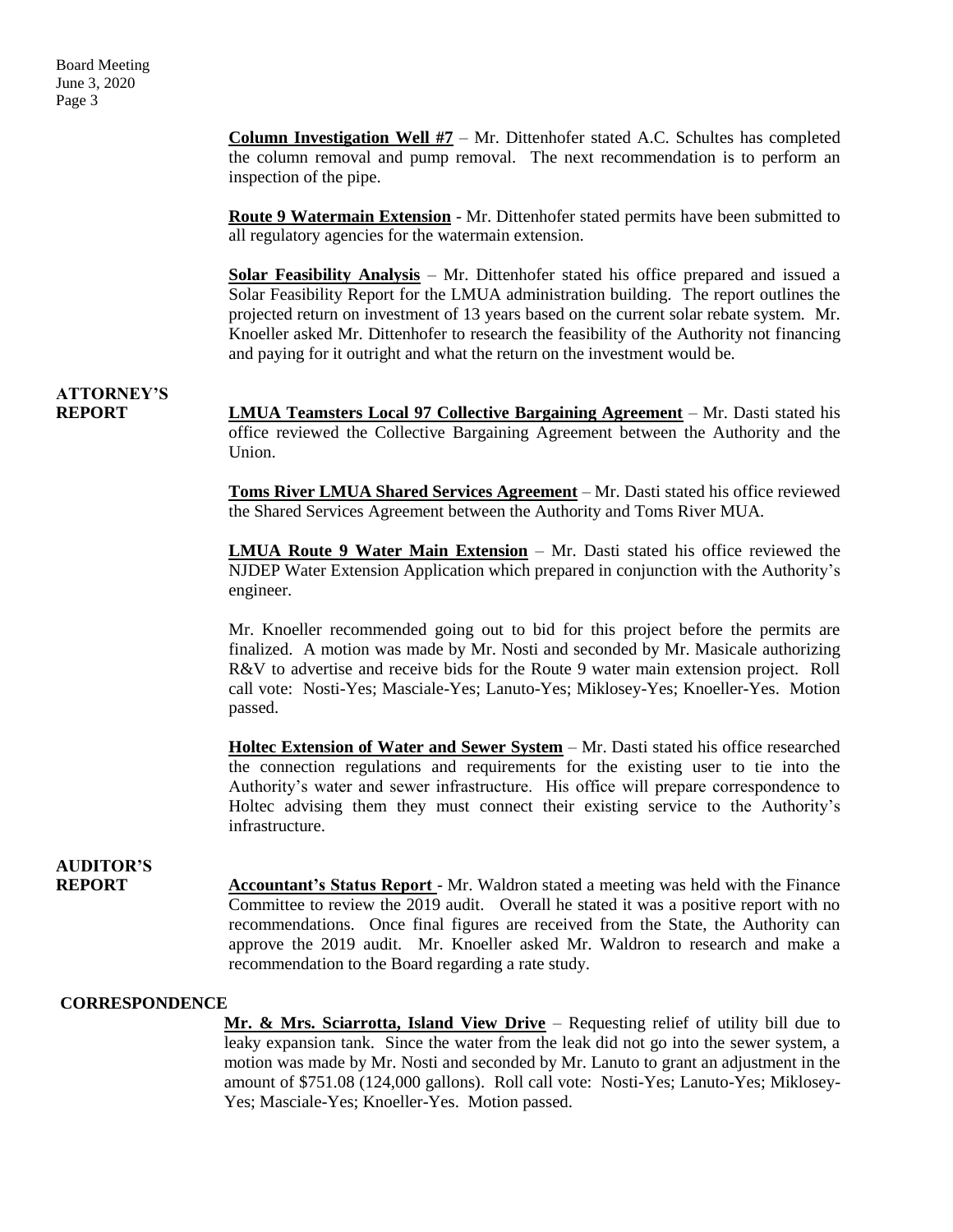Board Meeting June 3, 2020 Page 4

| <b>OLD</b><br><b>BUSINESS</b>             | There was no old business to discuss.                                                                                                                                                                                                                                                                                                                                                                                                                                                  |
|-------------------------------------------|----------------------------------------------------------------------------------------------------------------------------------------------------------------------------------------------------------------------------------------------------------------------------------------------------------------------------------------------------------------------------------------------------------------------------------------------------------------------------------------|
| <b>NEW</b><br><b>BUSINESS</b>             | Mr. Knoeller asked Mr. Dasti to provide the Board with a legal opinion regarding<br>commercial customers receiving the same relief/abatement on their utility bill as<br>residential customers due to the COVID-19 pandemic.                                                                                                                                                                                                                                                           |
|                                           | Mr. Woolf reported the OCUA has determined there will be no increase in its schedule<br>of rates and charges for the 2021 fiscal year.                                                                                                                                                                                                                                                                                                                                                 |
|                                           | Mr. Knoeller asked Mr. Dasti to review the lease Agreement between the Authority and<br>the Board of Education. He explained the Authority does not charge rent to the Board of<br>Education, since they permitted the LMUA to install a communication antenna on their<br>storage tank. They are now requesting the LMUA pay for their air conditioning unit<br>that has stopped working. Mr. Knoeller stated he does not think the LMUA should be<br>liable to have this unit fixed. |
| <b>PUBLIC BUSINESS/</b><br><b>COMMENT</b> | There was no public business/comment.                                                                                                                                                                                                                                                                                                                                                                                                                                                  |
| <b>PAYMENT OF</b><br><b>VOUCHERS</b>      | WHEREAS, the members of the Lacey Municipal Utilities Authority carefully<br>examined all vouchers presented for payment of claims;                                                                                                                                                                                                                                                                                                                                                    |
|                                           | NOW, THEREFORE, BE IT RESOLVED by the Lacey Municipal Utilities<br>Authority that:                                                                                                                                                                                                                                                                                                                                                                                                     |
|                                           | 1.<br>Said vouchers in the sum of $$1,026,262.43$ be and the same are hereby<br>approved to be paid.                                                                                                                                                                                                                                                                                                                                                                                   |
|                                           | 2.<br>Said vouchers are listed on the attached computer check register.                                                                                                                                                                                                                                                                                                                                                                                                                |
|                                           | A motion was made by Mr. Lanuto and seconded by Mr. Masciale to adopt the above<br>Roll call vote: Lanuto-Yes; Masciale-Yes; Miklosey-Yes; Nosti-Yes;<br>Resolution.<br>Knoeller-Yes. Motion passed.                                                                                                                                                                                                                                                                                   |
|                                           |                                                                                                                                                                                                                                                                                                                                                                                                                                                                                        |

**ADJOURNMENT** There being no further business to discuss, the meeting was adjourned at 6:50 p.m.

Respectfully submitted,

Michele Kennedy Executive Secretary